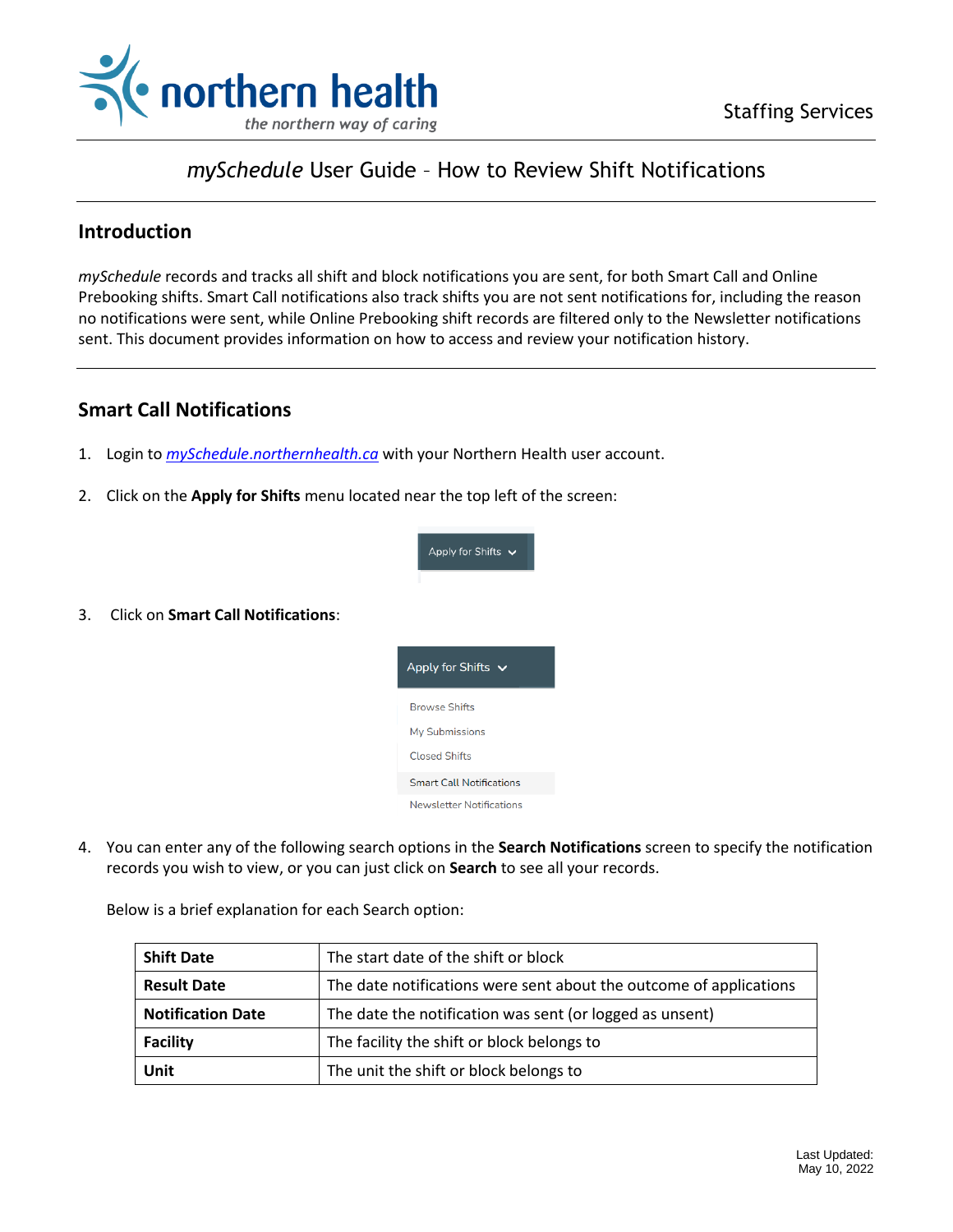| <b>Search Notifications</b> |   |  |             |
|-----------------------------|---|--|-------------|
| <b>Shift Date</b>           |   |  |             |
|                             | 齒 |  |             |
| <b>Result Date</b>          |   |  |             |
|                             | 齒 |  |             |
| <b>Notification Date</b>    |   |  |             |
|                             | 齒 |  |             |
| Facility                    |   |  |             |
| --------                    |   |  | $\check{ }$ |
| Unit                        |   |  |             |
| --- Select A Facility ---   |   |  | $\check{ }$ |
| Search                      |   |  |             |

5. The list of all Smart Call shift notification records for your search criteria will appear. Below is an example of one of these records:

| Employee           | Department                                                  | Occupation              | Shift Info                                       | <b>Notifications</b>      | Date Posted            | Result     |
|--------------------|-------------------------------------------------------------|-------------------------|--------------------------------------------------|---------------------------|------------------------|------------|
| JANE<br>DOE(00000) | 002 - CO HRIS Dummy Unit - MySchedule<br>002 - NH Corporate | Computer Tech Support I | Evening (E)<br>May 20 2017.<br>17:00 - 21:00 PDT | 0 Calls, 1 Text, 0 Emails | May 18 2017, 14:29 PDT | PROCESSING |

Here is a brief explanation for each column:

| <b>Employee</b>                                                                | Your name should appear here                                                      |  |
|--------------------------------------------------------------------------------|-----------------------------------------------------------------------------------|--|
| <b>Department</b>                                                              | The Facility and Unit information will appear here                                |  |
| Occupation                                                                     | The occupation type that the shift belongs to will be listed here                 |  |
| Shift Info                                                                     | Details about the shift including the hours of work and shift icon will be listed |  |
|                                                                                | here – this can be clicked to review more detailed information                    |  |
| <b>Notifications</b>                                                           | The button here will either list the notifications sent, or that notifications    |  |
|                                                                                | were unsent – click this button for details                                       |  |
| The time and date that the shift opened for applications<br><b>Date Posted</b> |                                                                                   |  |
|                                                                                | The result of your applications, whether Granted or Denied (including the time    |  |
| <b>Result</b>                                                                  | notifications were sent), Processing if the application has not been finalized,   |  |
|                                                                                | or a dash if you did not apply on this shift                                      |  |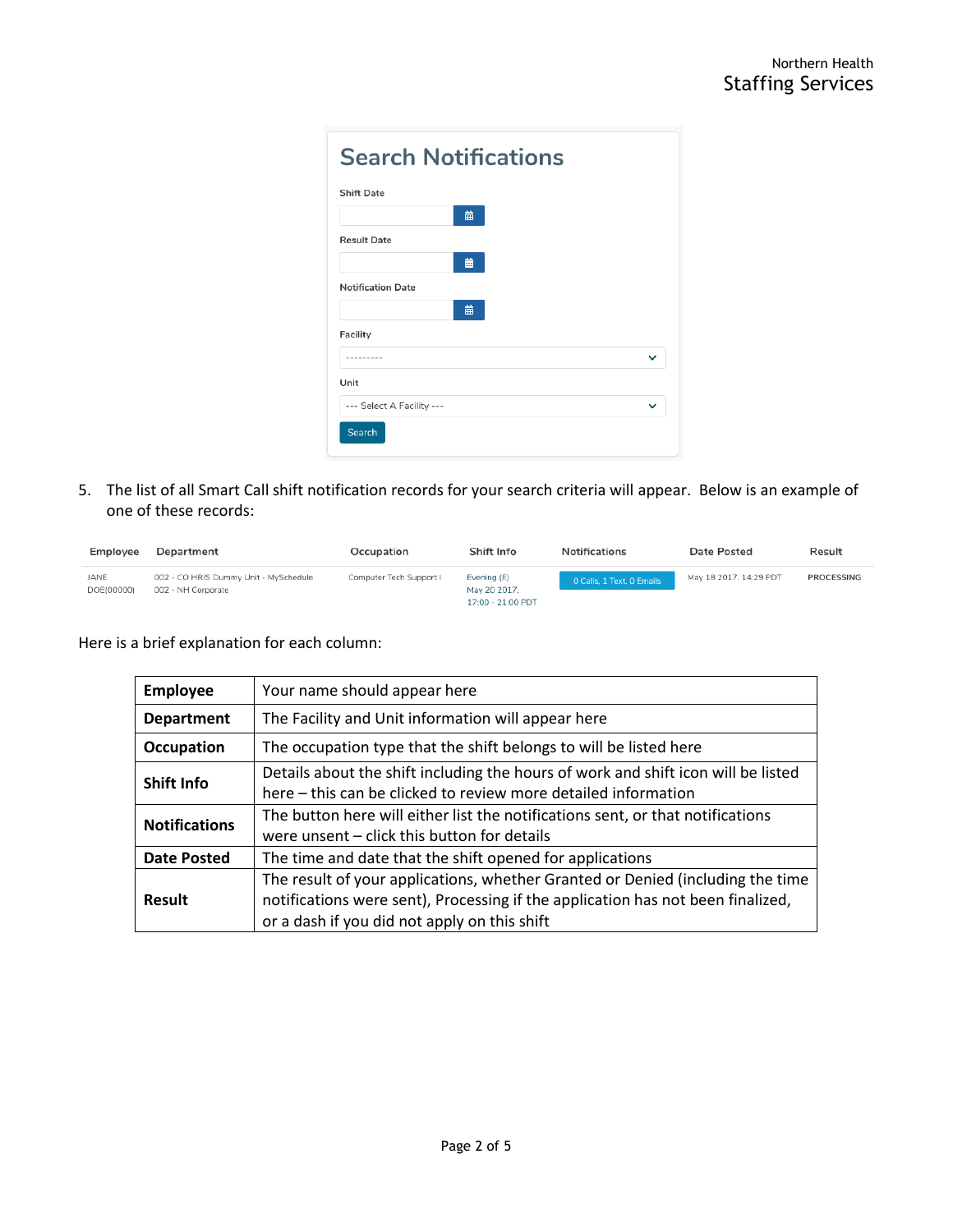6. For shifts labelled as **Unsent**, simply click the **Unsent** button to see the list of reasons:

| JANE DOE<br>(00000) | 002 - CO HRIS Dummy Unit - MySchedule<br>002 - NH Corporate                                        | Computer Tech Support I | Evening (E)<br>May 20 2017.<br>17:00 - 21:00 PDT | Unsent For 1 Reason | May 18 2017, 14:29 PDT | PROCESSING |
|---------------------|----------------------------------------------------------------------------------------------------|-------------------------|--------------------------------------------------|---------------------|------------------------|------------|
|                     | You did not receive any notifications for this shift because:<br>Employee is working at that time. |                         |                                                  |                     |                        |            |

7. For notification details, simply click the **Notifications** button to see the details – the employee in this example applied on this shift by text message:

| JANE DOE | 002 - CO HRIS Dummy Unit - MySchedule<br>002 - NH Corporate | Computer Tech Support I | Evening (E)<br>Feb 07, 2017<br>17:00 - 21:00 PST | 1 Call, 1 Text, 1 Email | Feb 07 2017, 14:15 PST        | <b>Denied</b><br>on Feb 07 2017, 14:40 PST<br>via $\Box$ (* $\triangleright$ |
|----------|-------------------------------------------------------------|-------------------------|--------------------------------------------------|-------------------------|-------------------------------|------------------------------------------------------------------------------|
|          | 555-555-5555                                                |                         | Sent: Feb 07 2017, 14:15 PST                     |                         | <b>Result: Did Not Submit</b> |                                                                              |
|          | 555-555-5555                                                |                         | Sent: Feb 07 2017, 14:15 PST                     |                         | <b>Result: Submitted</b>      |                                                                              |
| $\sim$   | jane.doe@email.com                                          |                         | Sent: Feb 07 2017, 14:15 PST                     |                         |                               |                                                                              |

8. Please contact your manager if you have any questions or concerns about the information available in the **Smart Call Notifications** tool.

## **Newsletter Notifications**

- 1. Login to *mySchedule*.*[northernhealth.ca](https://myschedule.northernhealth.ca/landing/?next=/employee/)* with your Northern Health user account.
- 2. Click on the **Apply for Shifts** menu located near the top left of the screen:



3. Click on **Newsletter Notifications**:

4. You can enter any of the following search options on the **Search Newsletter Notifications** screen to specify the notification records you wish to view, or you can just click on **Search** to see all your records.

Below is a brief explanation for each Search option: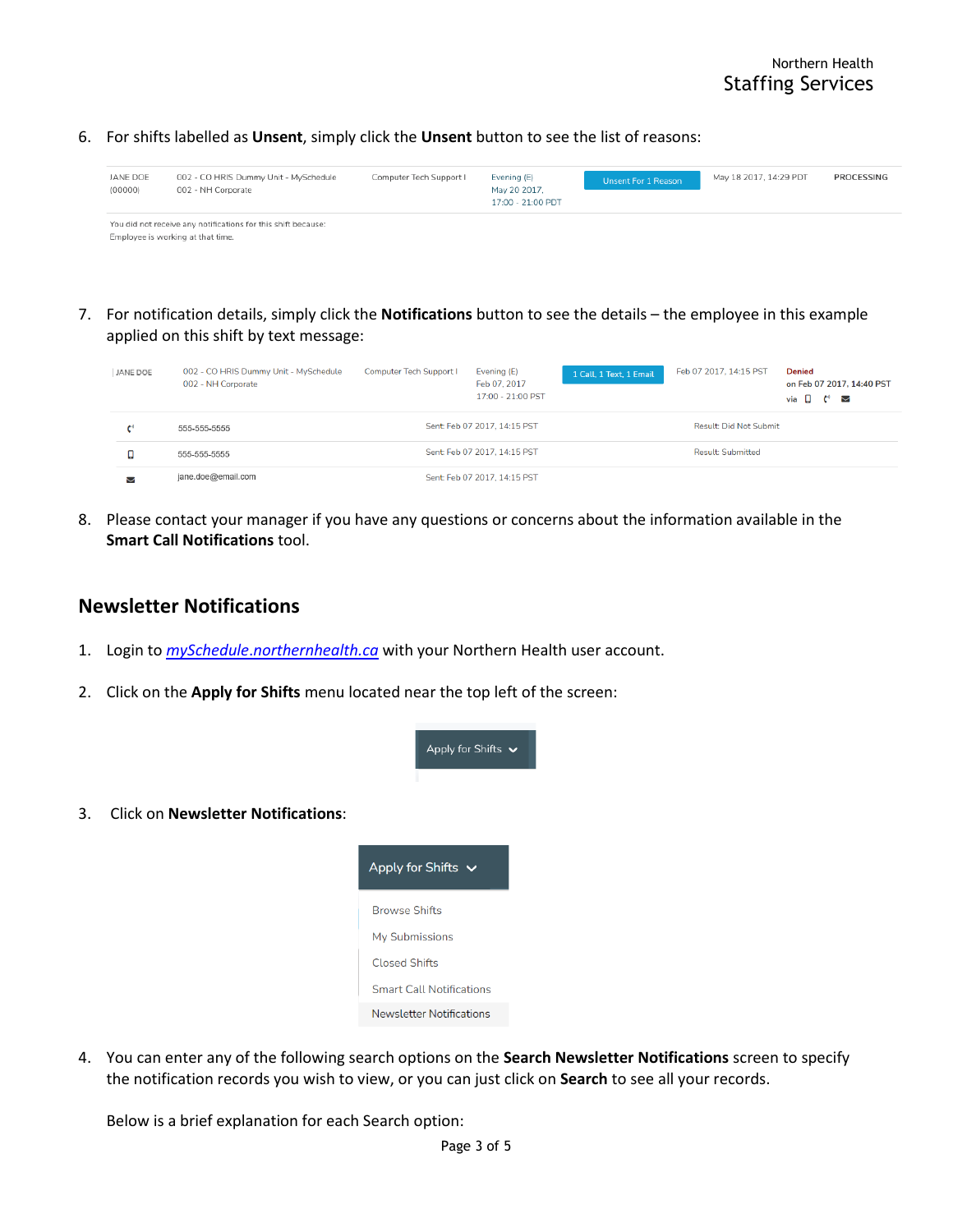| <b>Shift Date</b>                                             | The start date of the shift or block       |
|---------------------------------------------------------------|--------------------------------------------|
| <b>Result Date</b>                                            | The date when submissions were processed   |
| <b>Notification Date</b>                                      | The date the initial notification was sent |
| The facility the shift or block belongs to<br><b>Facility</b> |                                            |
| Unit                                                          | The unit the shift or block belongs to     |

| <b>Search Newsletter</b><br><b>Notifications</b> |              |
|--------------------------------------------------|--------------|
| <b>Shift Date</b>                                |              |
| 曲                                                |              |
| <b>Result Date</b>                               |              |
| 曲                                                |              |
| The date when submissions were processed.        |              |
| <b>Notification Date</b>                         |              |
| 曲                                                |              |
| <b>Facility</b>                                  |              |
| .                                                | $\checkmark$ |
| Unit                                             |              |
| --- Select A Facility ---                        | $\checkmark$ |
| Search                                           |              |

5. The list of all Newsletter Notification records for your search criteria will appear. Below is an example of one of these records:

| Employee | <b>Department</b>                                           | <b>Occupation Class</b> | <b>Shift Info</b>                             | <b>Notification</b> | <b>Notification Date</b> |
|----------|-------------------------------------------------------------|-------------------------|-----------------------------------------------|---------------------|--------------------------|
| JANE DOE | 002 - CO HRIS Dummy Unit - MySchedule<br>002 - NH Corporate | <b>RN 216</b>           | . Shifts<br>Mar 04, 2018<br>07:30 - 15:30 PST | 1 Email             | Feb 08 2018, 16:35 PST   |
| M        | jane.doe@email.com                                          |                         | Sent: Feb 08 2018, 16:35 PST                  |                     |                          |

Here is a brief explanation for each column:

| <b>Employee</b>                   | Your name should appear here                                                                                           |
|-----------------------------------|------------------------------------------------------------------------------------------------------------------------|
| <b>Department</b>                 | The Facility and Unit information will appear here                                                                     |
| <b>Occupation</b><br><b>Class</b> | The occupation type that the shift belongs to will be listed here                                                      |
| <b>Shift Info</b>                 | Details about the shift including the date and hours of work and will be listed<br>here                                |
| <b>Notification</b>               | This button indicates the communication sent, and can be clicked to display<br>details about the newsletter, including |
| <b>Notification</b><br>Date       | The time and date that the newsletter notification was sent                                                            |